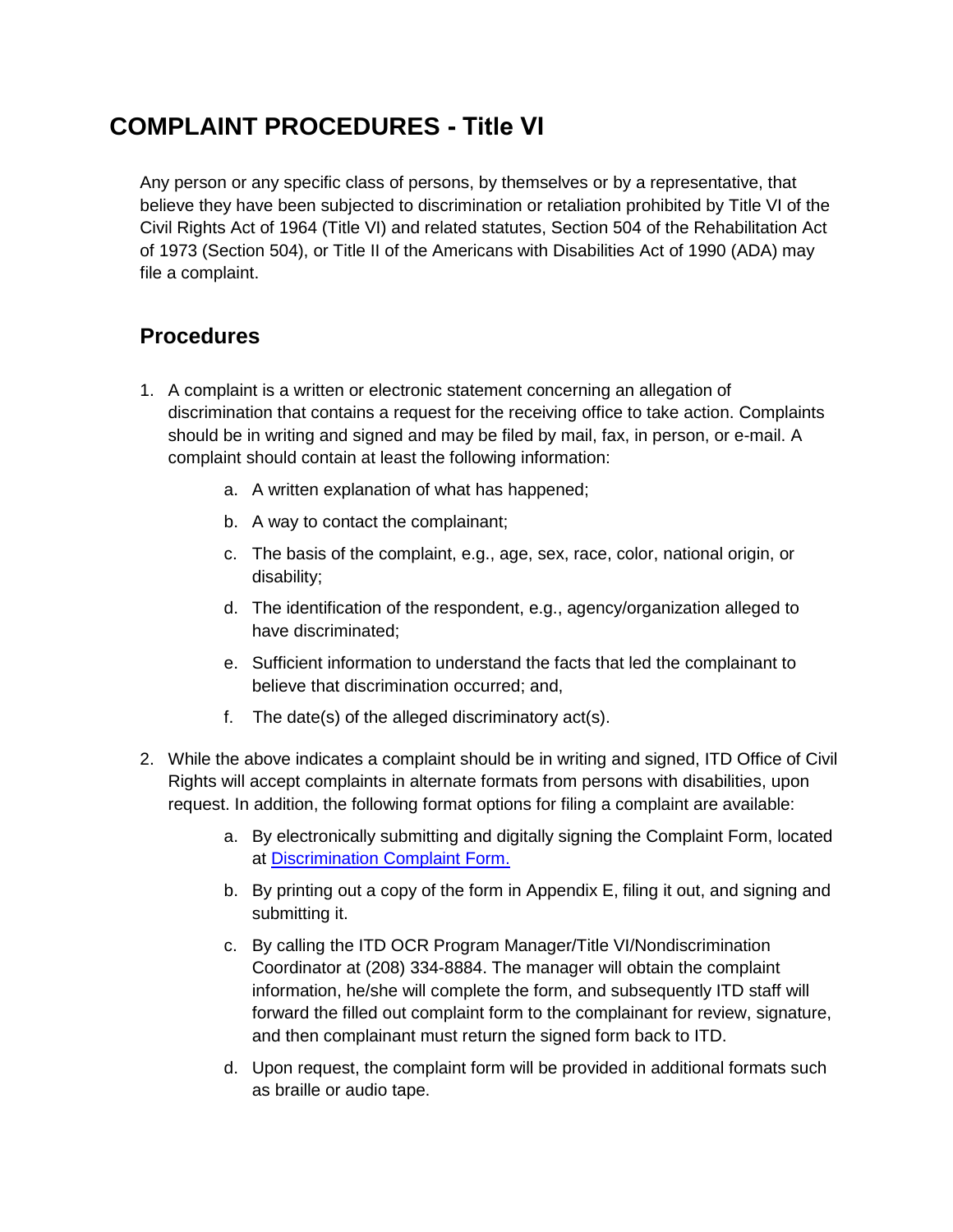- 3. Complaints must be filed within 180 days of the last date of the alleged discrimination, unless the time for filing is extended (49 CFR 21.11 and 27.123). The filing date of the complaint is the earlier of: (1) the postmark of the complaint, or (2) the date the complaint is received by any office authorized to receive complaints. An extension may be granted under any of the following circumstances:
	- a. The complainant could not reasonably be expected to know the act was discriminatory within the 180-day period, and the complaint was filed within 60 days after the complainant became aware of the alleged discrimination;
	- b. The complainant was unable to file a complaint because of incapacitating illness or other incapacitating circumstances during the 180-day period, and the complaint was filed within 60 days after the period of incapacitation ended;
	- c. The complainant filed a complaint alleging the same discriminatory conduct within the 180-day period with another Federal, State or local civil rights enforcement agency, and filed a complaint with DOT within 60 days after the other agency had completed its investigation or notified the complainant that it would take no further action;
	- d. The complainant filed, within the 180-day period, an internal grievance alleging the same discriminatory conduct that is the subject of the DOT complaint, and the complaint is filed no later than 60 days after the internal grievance is concluded;
	- e. Unique circumstances generated by DOT action have adversely affected the complainant;
	- f. The discriminatory act is of a continuing nature; or
	- g. Some complaints will be referred to USDOT by other agencies. In the event the referring agency has possessed the complaint for an inordinately long period of time and the complainant filed his or her complaint with that agency within the 180-day timeframe DOT will automatically grant an informal extension.
- 4. Upon receipt of a completed complaint, the OCR Program Manager/Title VI/Nondiscrimination Coordinator will determine jurisdiction, acceptability, or need for additional information and, within five days, and afterward acknowledge receipt of the complaint and the intended course of action.

ITD has authority to investigate and adjudicate complaints filed against its subrecipients. Once ITD finishes an investigation report, staff will forward a copy of the Report of Investigation (ROI) to FHWA within 60 days for review and concurrence before issuing any final decision. For complaints filed against ITD, it has 60 days to refer the complaint to the FHWA, Idaho Division for processing.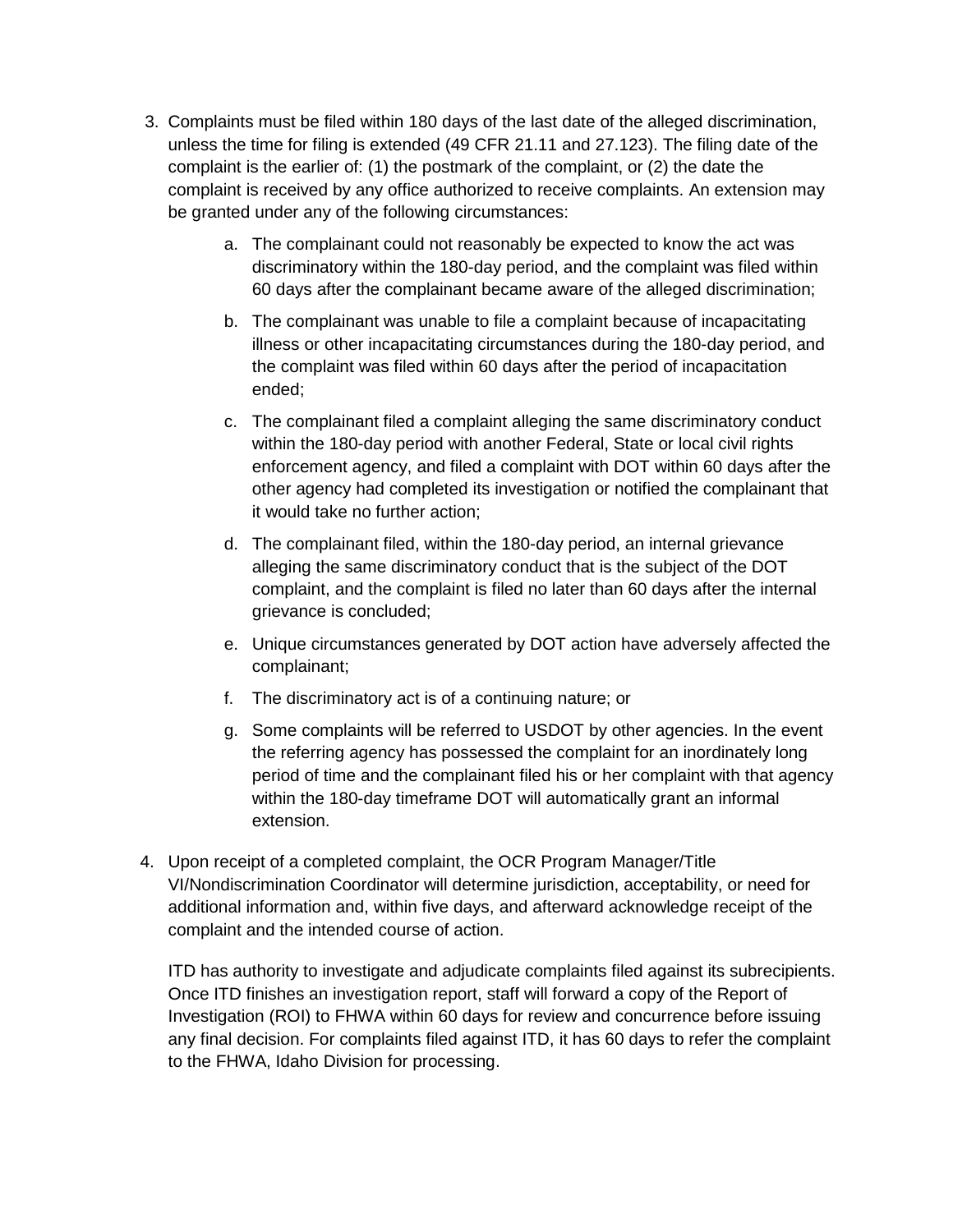- 5. For acceptance, a complaint must be:
	- Filed timely
	- Involve a covered basis (i.e., race, color, national origin, age, sex, disability, LEP, or income status)
	- Within ITD's authority and jurisdiction.
- 6. Complaints may be dismissed if the complainant:
	- Requests the withdrawal of the complaint
	- Fails to respond to repeated requests for additional information
	- Fails to cooperate in the investigation
	- ITD staff cannot reach or contact the complainant they made reasonable attempts to contact the complainant.
- 7. ITD OCR maintains a confidential log of all accepted and/or forwarded Title VI Program Complaints which includes:
	- Name of complainant(s)
	- Date the complaint was received
	- Date of the allegation
	- Description of the alleged discrimination
	- Other relevant information, as needed
	- Report date
	- Recommendations
	- Outcome/Disposition.
- 8. Upon accepting a complaint, the OCR Program Manager/Title VI/Nondiscrimination Coordinator or assigned OCR investigator will:
	- Develop an investigation plan. It defines the basis(es) and issue(s). It contains information about the parties. It lists questions to ask and it outlines documents to be included in the investigation. This includes applicable law references. It includes the complainant, the accused, and any witness information. The plan should have a series of questions for the complainant, the accused, and any other witnesses.
	- Provide the accused an opportunity to respond to the allegations within10 calendar days from the OCR's written notification to furnish a written response.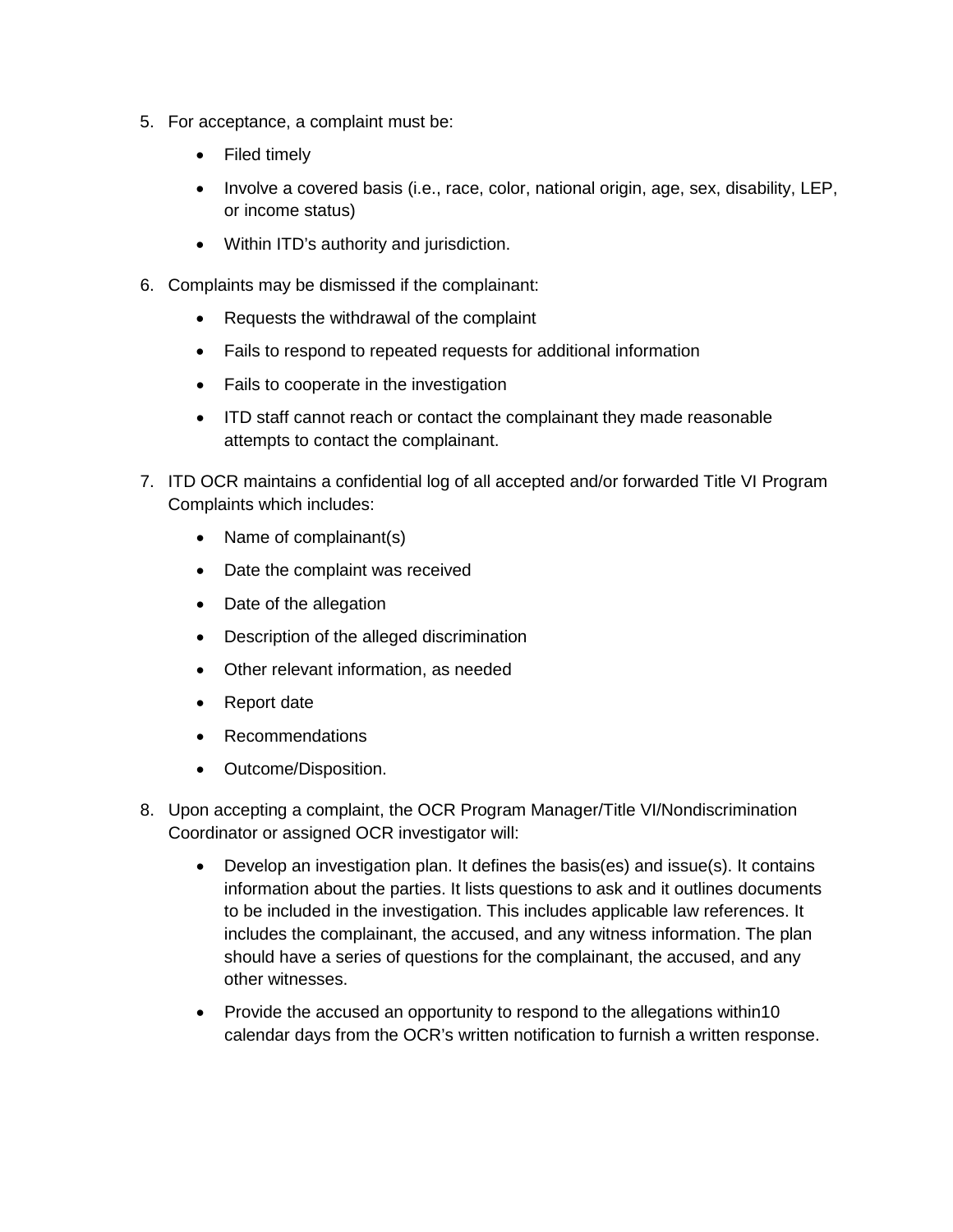• The investigator will analyze the evidence and determine if he/she needs additional information to complete his/her report. He/she might contact the complainant another time. That person will then have an additional 10 calendar days to provide the additional information.

If an investigation indicates there has been a violation of Title VI, OCR attempts to obtain voluntary compliance. If it cannot obtain voluntary compliance within 10 calendar days, OCR will issue the final determination with any remedial action(s) required.

- 9. Within 45 days of accepting a complaint, an ITD Investigator will:
	- Gather all relevant information in a fair and impartial manner
	- Conduct interviews of all concerned parties
	- Prepare the final investigative report, whereby detailing the allegations, outlining conclusions, and providing any final decisions based on logical and reasonable reflection of the factual evidence presented. Next, the final report should render the final decision by ITD. It should make recommendations to eliminate or provide corrective actions to eliminate any discriminatory practice found.

10. Upon final determination, one of two letters will be issued to the complainant:

- A letter summarizing the allegations stating that there was no Title VI Program violation and that the case will be closed, or
- A final decision including a synopsis summarizing the allegations, it will discuss the interviews regarding the alleged incident, and it will explain any remedial action, additional training(s) of staff, or describe other types of actions that will result because of the violation.
- 11. Complaints that fall under the jurisdiction of FHWA:
	- ITD OCR Program Manager/Title VI/Nondiscrimination Coordinator will forward any Title VI complaint against ITD to FHWA-HCR within 60 days
	- Once FHWA-HCR issues its final decision, it will notify ITD and, ITD will notify all parties involved.
- 12. All allegations of discrimination will be taken seriously and every effort will be made to provide a fair and unbiased determination. In instances where there is dissatisfaction with ITD's determination, the complainant may file a complaint directly with the appropriate USDOT modality (see contact information Appendix F):
	- US Department of Transportation, Federal Highway Administration, Idaho Division
	- US Department of Transportation, Federal Aviation Administration
	- US Department of Transportation, Federal Motor Carriers Safety Administration